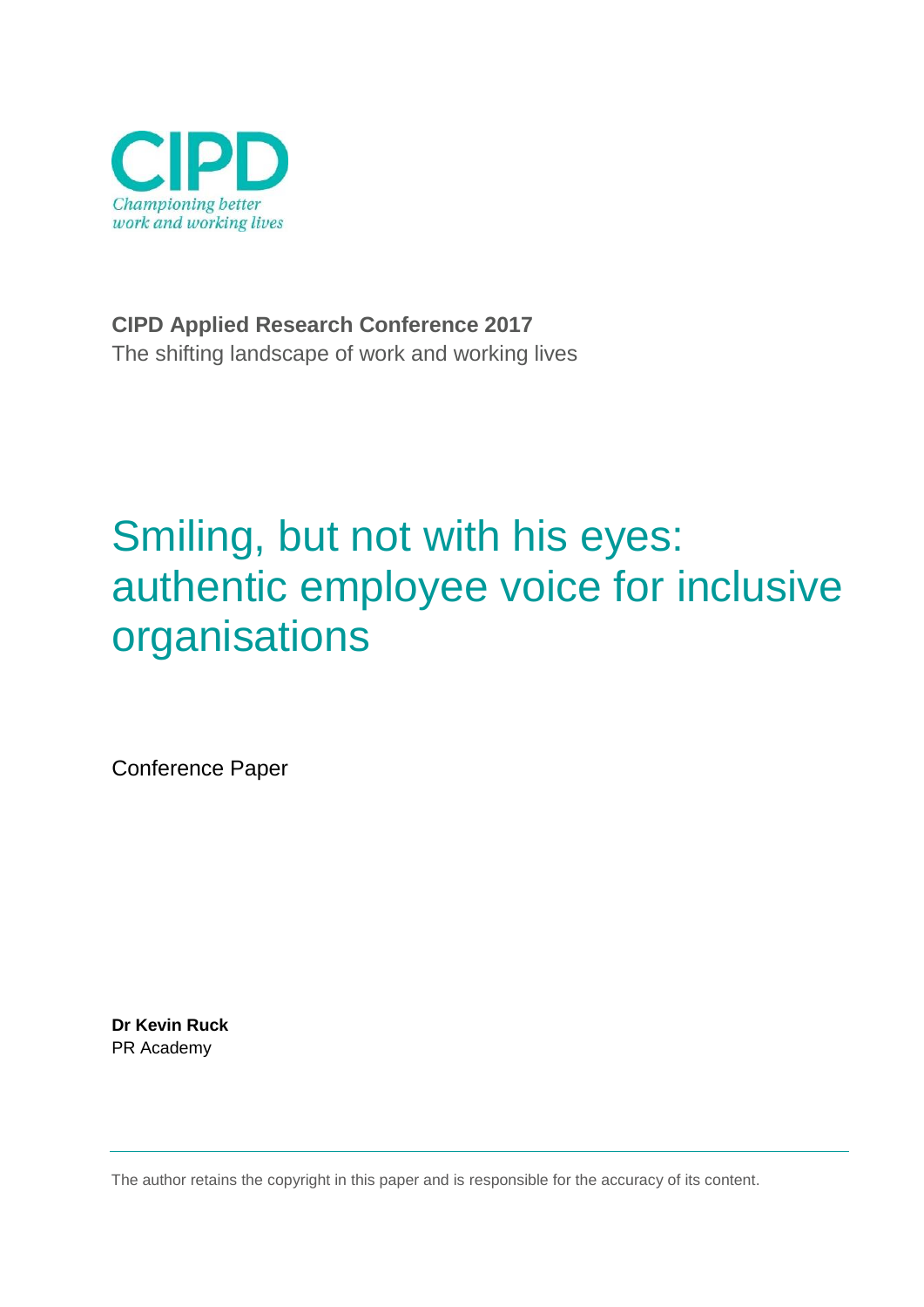### CIPD Applied Research Conference 2017

## Smiling, but not with his eyes: authentic employee voice for inclusive organisations

Dr Kevin Ruck, PR Academy

#### **Summary**

The focus of this paper is the nature of leadership communication required for effective employee voice as a core component of organisational inclusivity. The study addresses an under-researched aspect of communicative leadership and inclusivity: senior manager communication capabilities for employee voice. It argues that dialogue is fundamental to embedding employee voice in organisations in ways that support an inclusive culture. This requires a new understanding of leadership communication capabilities that emphasises listening and responding in authentic ways that are respected and trusted by employees.

#### Employee voice

The CIPD (2017a) describes employee voice as:

*The means by which employees communicate their views to their employer. It's the main way employees can influence matters that affect them at work. For employers, effective voice contributes towards innovation, productivity and business improvement. For employees, it often results in increased job satisfaction, greater influence and better opportunities for development.*

In practical terms an employee can, for example, exercise voice by raising a work issue with their line manager or by expressing an opinion in a town-hall meeting with senior managers. Likewise, an employee can exercise silence by withholding an idea in a team meeting or by not expressing criticisms in an engagement survey.

If employee voice is listened to and acted upon, employees may respond with heightened engagement. Ruck et al (2017) report positive and statistically significant correlations between senior manager receptiveness to voice and organisational engagement. Senior managers seeking views, responding to suggestions and allowing influence in final decisions were all found to be aspects of voice that are positively associated with organisational engagement.

Employee voice is cited as a key component of inclusive organisations (Higgins 2016) and many organisations are now taking it more seriously. The CIPD's *HR Outlook* survey (2017b) found that over half of organisations report they are taking steps to improve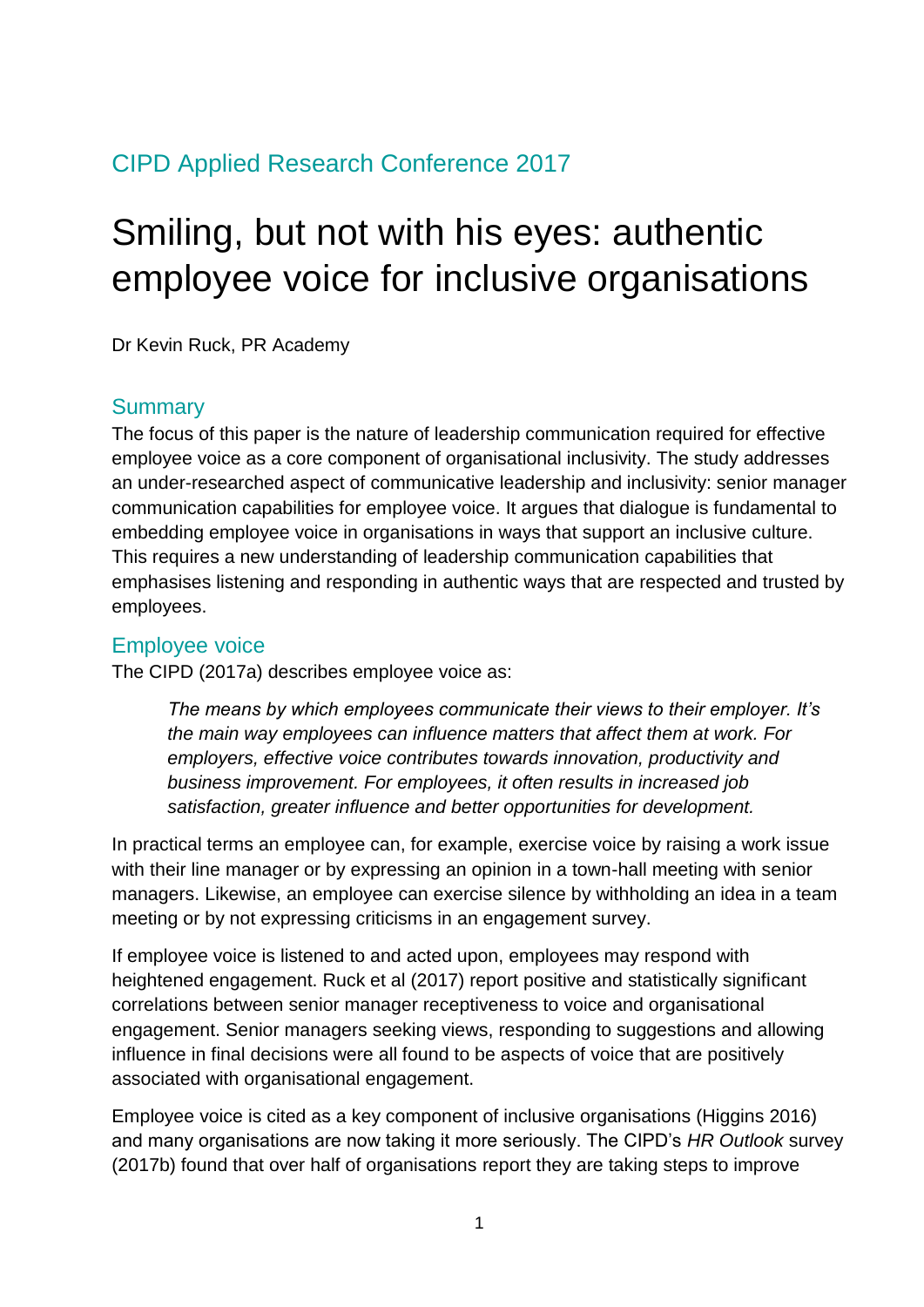employee voice, but highlighted that employee attitudes including apathy, lack of engagement and fears around expressing their voice can act as barriers. If employees perceive that managers don't want to hear their views, and observe management turning a 'deaf ear' to them, they may be deterred from exercising voice (Beaugré 2010). If employees view voice calls within their organisation as a sham, this leads to frustration (Price et al 2001, cited in Beaugré 2010).

Tourish and Robson (2006) argue that critical upward communication is valuable to organisations because it provides a potential safeguard against unrealistic senior management views of opinion within their organisations. They observe reluctance to engage in upward critical feedback on the part of employees due to fears about retaliation from managers. They also highlight a tendency for managers to hyperscrutinise critical feedback, while treating positive upward feedback in the opposite manner. These authors consider informal upward communication and call for the development of additional methods of communication capable of facilitating contact between senior managers and employees. They argue that critical upward feedback should be thoroughly institutionalised into organisational life. One way this could be facilitated is by ensuring that internal corporate communication methods and HR processes are designed to maximise opportunities for employee voice**.** 

#### Communicative leadership

Scharmer and Kaufer (2013) argue that all great leadership starts with listening with an open mind, heart and will. Illes and Mathews (2015, p10) explain that effective listening shows that the leader is benevolent and has their employees' interests at heart. According to Johanssen et al (2014, p148), the concept of 'communicative leadership', categorised by Eriksen (1997, p164) as *'openness and dialogue with the employees'*, can be questioned, as leading without communicating seems virtually impossible. However, they go on to point out that leaders who are 'communicative' are not just communicating, but that they are 'good communicators'. Indeed, as Ashman and Lawler (2008, p253) argue *'leadership … when all is said and done, is communication'*. However, they go on to observe that *'taking account of the intimate connection between leadership and communication it is remarkable that the concept of communication is taken so much for granted in the literature on leadership'* (p254).

Johanssen et al (2014, p154) identify a number of principles of communicative leadership, including *'communicative leaders are willing to listen, receive questions or complaints, and share appropriate information in a truthful and adequate manner'*. Illes and Mathews (2015, p12) state that employees want to see their leaders in person and in action. Visibility and accessibility are emphasised by Clavelle (2012, p346) as an approach to transformational leadership in a US-based hospital, where *'to achieve faceto-face visibility [she] rounds with nurse leaders on a weekly basis and attends staff meetings to present content and facilitate roundtable discussions'*. This emphasis on 'transformational' leadership reflects a distinction made by Burns (1978) between transactional and transformational leadership. Transactional leadership is based around formal exchanges between groups and leaders pursuing their individual objectives,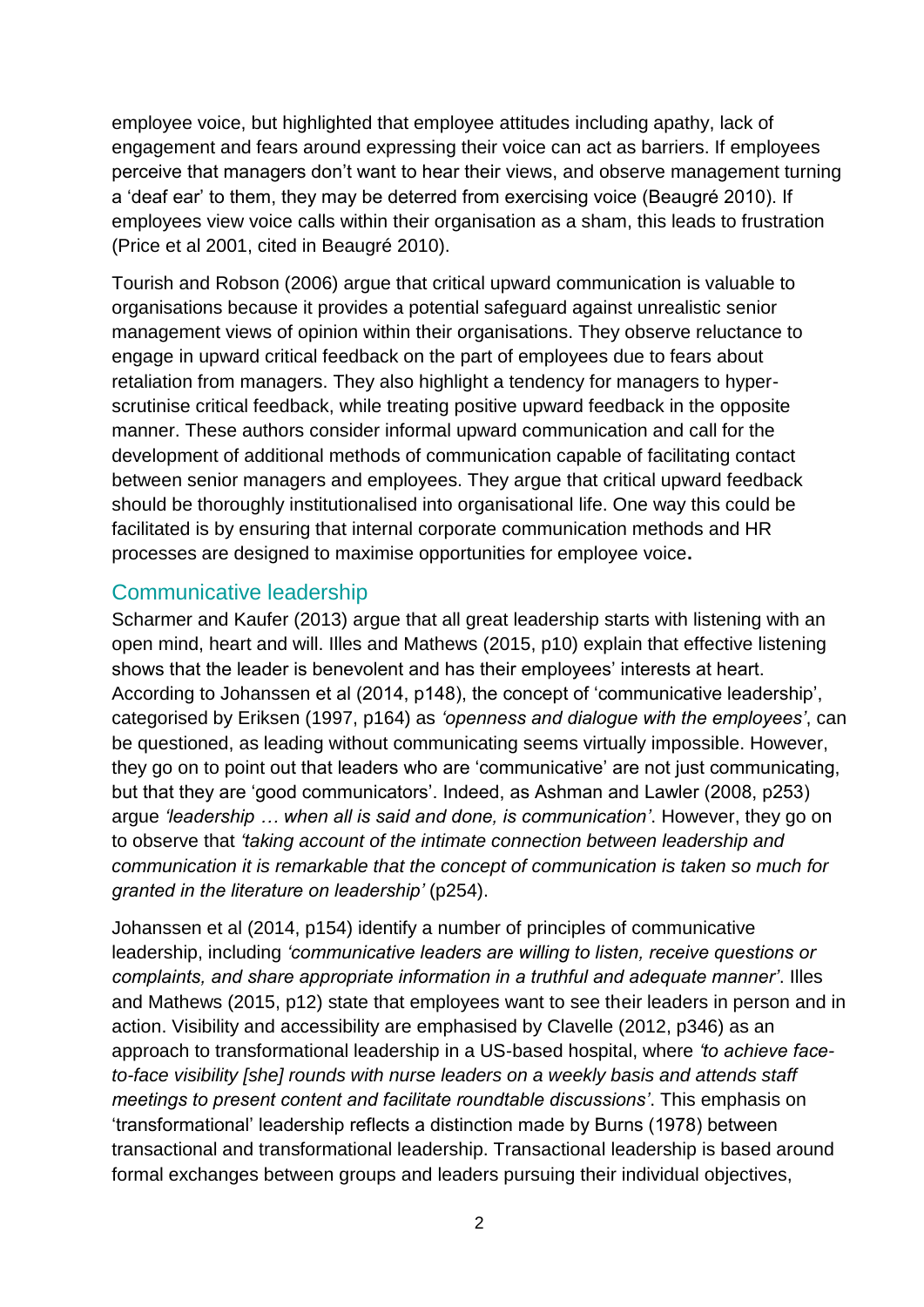whereas transformational leadership is focused on changing the goals of individuals or groups for the 'common good' of the organisation. Men (2014, p259) states that *'transformational leaders convey a strong sense of purpose and collective mission and motivate employees by communicating inspirational vision and high performance expectations'*. However, transformational leadership is critiqued by Tourish (2013, p21) as it cannot be assumed that goals proposed by leaders are necessarily of mutual benefit to employees. Furthermore, Tourish (2013, p28) argues that the transformational leadership model *'tends to preclude the possibility of corrective feedback from followers to leaders'*. Ashman and Lawler (2008, p265) also critique a transformational leadership model. Adopting an existentialist approach, they argue *'there is an inherent danger in much of the leadership literature that leadership relations are viewed in more or less entirely instrumental ways: the leader interacts so that certain organizational aims can be achieved'*.

Fairhurst and Uhl-Bien (2012, p1043) argue for an alternative relational view of leadership where it is seen not as a trait or behaviour, but as a phenomenon generated in the interactions among people acting in context. At the core of this view is the assumption that leadership is co-constructed in social interaction processes, and therefore Fairhurst and Uhl-Bien (2012, p1043) conclude that communication is a key element of relationally oriented leadership. This has parallels with a 'discursive leadership' approach (Carroll and Gillen 1987, p41) focused on unplanned, informal and brief conversations. This can be linked to dialogue and it is worth noting that according to Neill (2015), millennials also expect more dialogue in internal communication. Dialogue is based on four premises, namely that participants act authentically, that they focus on the future while allowing change to occur, collaborate and share insights and knowledge, and that they are present within the dialogical process (Theunissen and Noordin 2012). However, Gutiérrez-García et al (2015) point out that there has been little research into its applications or the management processes involved. In terms of practice, Taylor and Kent (2014) contend that many communication professionals erroneously conclude that dialogue is impossible because there is too much risk to organisations, because it is too time-consuming, or because senior management does not see the value. Furthermore, they argue that dialogue will not be possible until two related conditions are met: (a) professionals are trained in how to facilitate dialogue; and (b) management becomes convinced of its value.

Walker and Aritz (2014, p13) argue that a discursive approach to leadership means that communication becomes *'the primary concern rather than a secondary or tertiary consideration'*. However, there appears to be a gap between this aspiration and practice, as Nilsson (2010, p141) found that senior managers expected messages to be transferred from sender to receiver, not co-created. Furthermore, according to a report by PR Academy (2015, p10), public relations practitioners do not rate senior managers very highly for listening or engagement. If employee voice is to be embedded within inclusivity, clearer leadership communication capabilities may be required to go beyond transformational leadership towards relational leadership.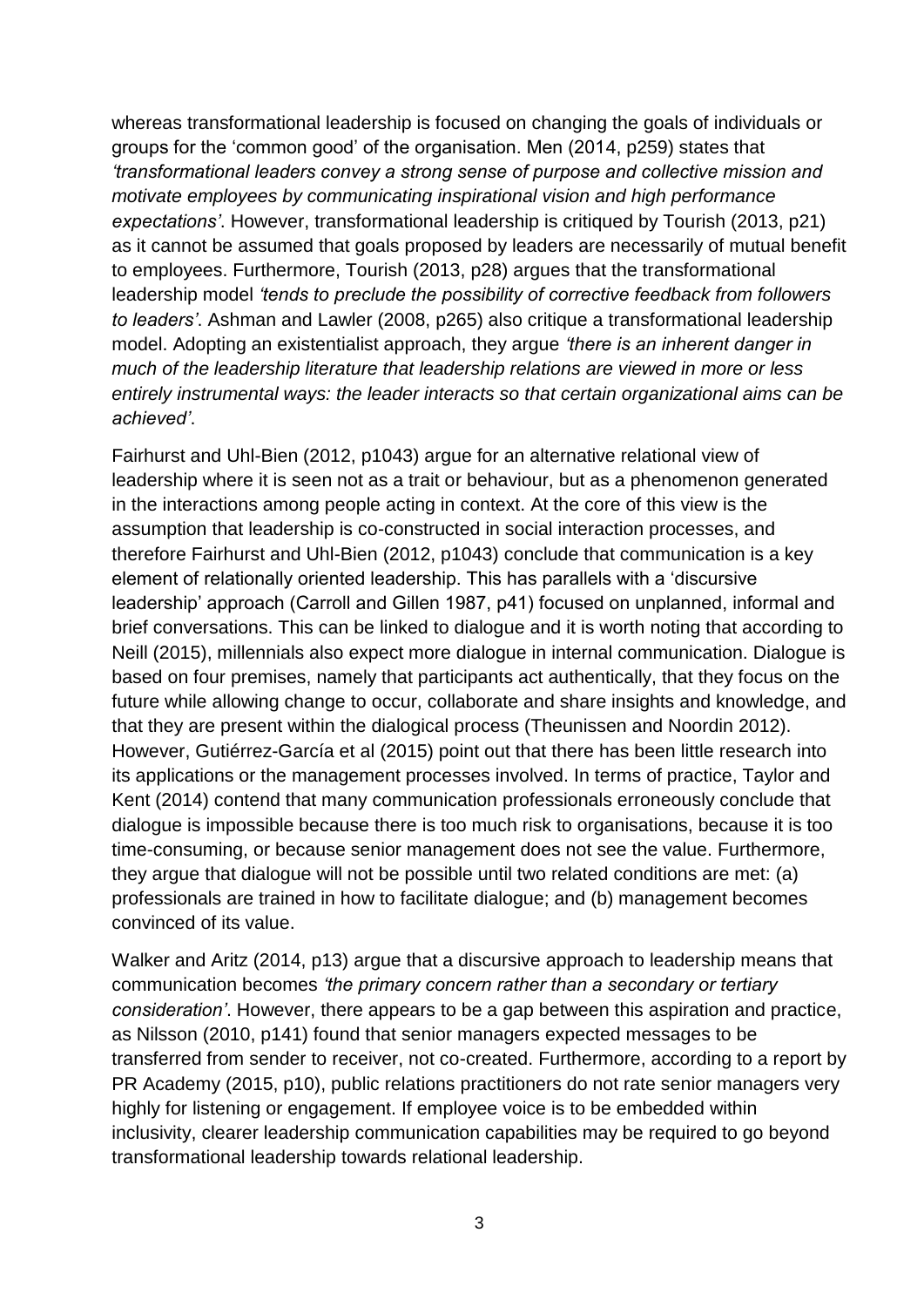#### Research questions and research method

A qualitative research methodology was used. Employees at five different organisations in the UK participated. A total of 27 interviews were completed. Some interviews were conducted face-to-face at the organisation's premises and some were conducted on the telephone. Nine focus groups were also conducted involving 77 employees. An interview and focus guide was used for the research, which included questions such as:

- 1 How important is it for you to have a say about what goes on?
- 2 What are your perceptions of the ways that managers facilitate employee voice?
- 3 How does having a voice affect your feelings about your organisation?

A probability sampling approach was used to target employees at non-senior managerial grades with an emphasis on gathering participants from across the organisation rather than from the same division to counter potential contamination of focus group discussion (Remenyi 2011, p60; Bryman and Bell 2007, p526). All focus groups took place in meeting rooms at the organisation's premises. All interviews and focus groups were recorded and transcribed. Open comments were also collected in a survey that was conducted in each organisation amounting to 23,991 words.

Three primary themes emerged from template analysis (Brooks and King 2014, p4) of qualitative data:

- **active listening:** adopting an open mind to what is said by employees
- **authentic responsiveness:** being prepared to seriously consider what is said by employees
- **safety to speak out:** alleviating the fear of retribution.

#### Authentic listening

Analysis of the transcripts and verbatim comments in the survey indicated that employees were very conscious of how managers seemed to listen, or not, to what they have to say when the opportunity to express ideas or concerns is provided. Some interview and focus group participants felt that managers did listen to what they had to say. Others did not. In general, participants felt that managers should listen to what they have to say as this is a sign of a progressive organisation. When managers do not listen it can have a profound impact, as the following quote illustrates: *'You know, he was not interested in listening to me. So after thinking of an idea, I actually stopped my input.'* Participants said that they can sense when there is a feeling that what is said is not going to go anywhere – described by one person as *'smiling, but not with your eyes'*.

#### Authentic responsiveness

It was with some irony that one local authority interviewee noted that *'I have seen things change significantly following a public consultation but not an internal one'*. Participants understood that not every comment may get an individual response. They stated that if they can see that, in general, feedback is being taken on board, this would be engaging and make them *'feel valued'*. When managers do listen and give *'a decent answer that they could understand'*, this is noted by employees and it can generate a greater level of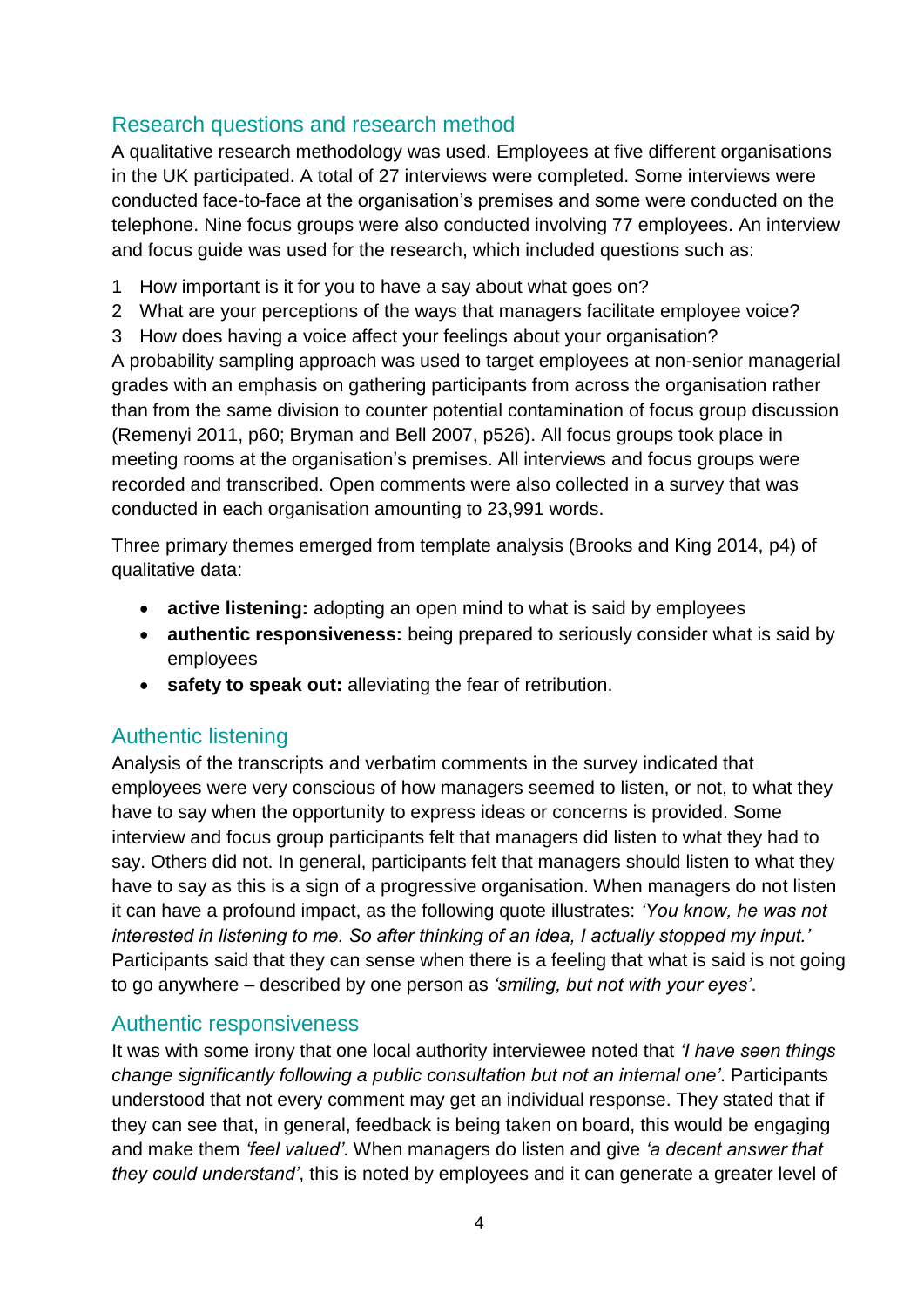understanding about the organisation's plans. However, responding goes beyond an answer to a specific point for some employees. It extends to a deeper level of consideration and ultimately seeing demonstrable results from what has been said, as the following quote illustrates:

*We had 'Planning for Future', you know over these last few years we've had meetings about the budget cuts and forums where the Corporate Management Team spent time coming round to different services having a chat, talking about people's ideas. I think for me and the people that I'm working with, lots of ideas were generated. I think it's about feeding back to make sure that, yes, my voice has been heard.*

And when a good idea is acted upon employees expect to be recognised for it and not for the suggestion to be *'badged as a Corporate Leadership Team (CLT) decision'*.

#### Safety to speak out

The fear of retribution in speaking out is real, as illustrated by the following quote: *'I think you will find a lot of people won't come forward and ask the burning questions that are keeping them awake at night because they're scared of the response, no matter how pleasant the senior person.'* Employees were complimentary about senior managers when the communication was more of a conversation with an open question and answer format and less of a formal presentation with slides. This can generate what was described as *'banter back and forward between the senior team and some of the staff that worked really well'*. This supports De Vries et al's (2009, p377) findings that a friendly and caring approach *'seems to be the most important communication style variable'*.

#### Practical importance and implications of research

The results of this study suggest that organisations need to go beyond the simple provision of opportunities for employees to have a say. Not surprisingly, employees expect their comments and suggestions to be treated seriously. And they very quickly detect sham employee voice processes. This requires leaders to understand how to listen and to embrace meaningful dialogue with employees based on an open mind, heart and will. Participants stated that they prefer informal communication settings for employee voice, where senior managers talk the language of employees rather than corporate jargon. These can be face-to-face or using enterprise social network (ESN) platforms; it is the informality that participants stated creates trust and safety to speak out. This runs counter to some aspects of transactional and transformational leadership based on 'telling' and 'selling' approaches to communication. Instead of coaching senior managers to use slick, corporate PowerPoint presentations, HR and internal communication managers could emphasise listening as a valuable leadership capability that can lead to increased organisational engagement.

Organisations that are interested in increasing levels of inclusivity and employee engagement should note that fear of retribution is a potential inhibitor to the process. One way to address this is to limit the numbers at face-to-face communication events.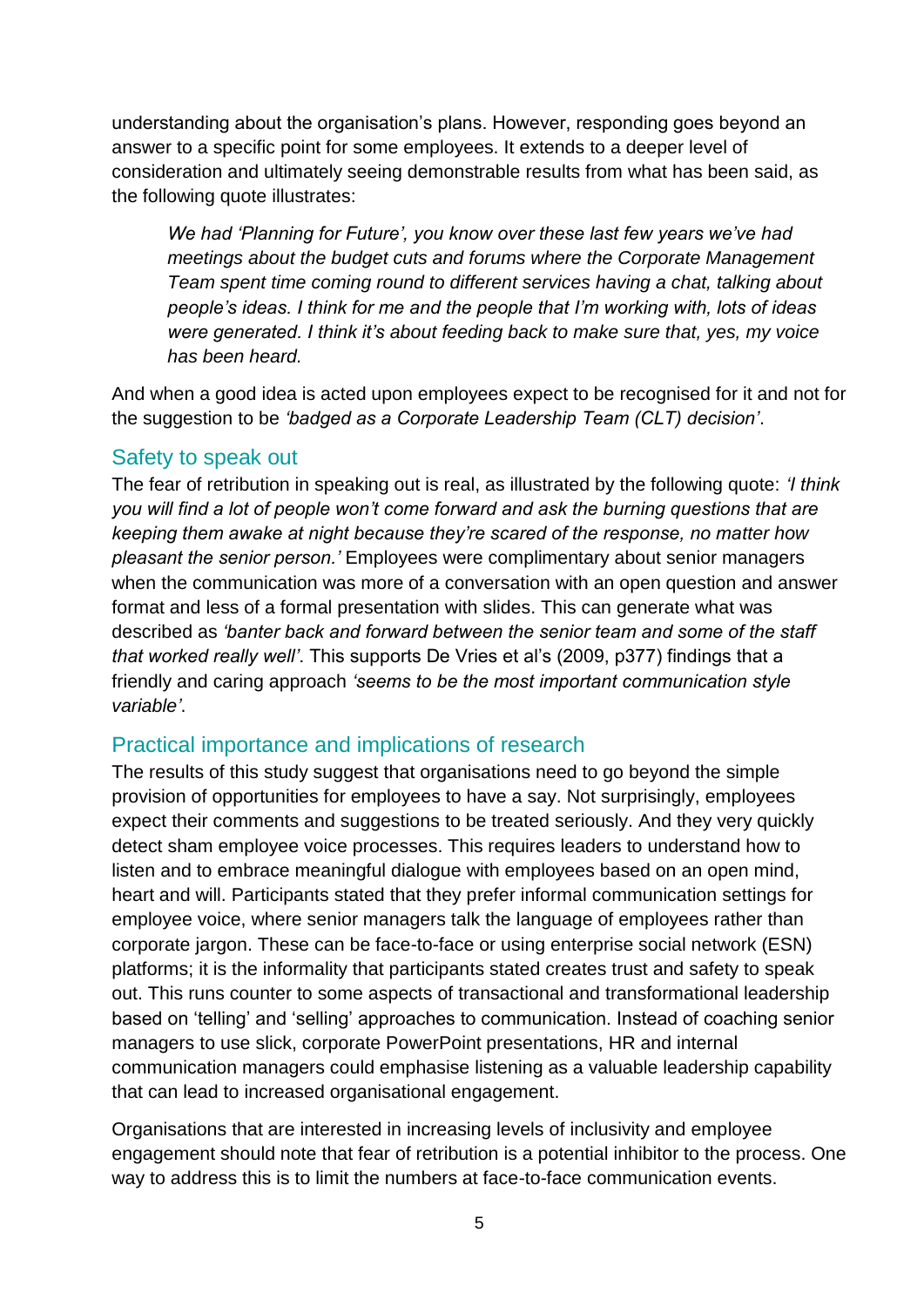Participants in this study stated that small groups of employees, around 15–20 people, are preferential to larger style 'town hall' events with larger numbers of employees. This is because some employees can feel intimidated in larger settings. HR managers and internal communication managers should also focus on coaching and training leaders in listening capabilities so that they develop safe spaces for employees to express their voice without any perceived fear of retribution.

The results of this study support the argument for a relational view of leadership where it is seen not as a behaviour, but as a phenomenon generated in the interactions among people acting in context (Fairhurst and Uhl-Bien 2012, p1043). The results also support a 'discursive leadership' approach (Carroll and Gillen 1987, p41) focused on unplanned, informal and brief conversations. As Walker and Aritz (2014, p13) suggest, this approach to leadership means that communication becomes *'the primary concern rather than a secondary or tertiary consideration'*. In summary, communication approaches based solely on informing should be complemented by systemic employee voice that incorporates authentic listening if the full potential of employee engagement is to be realised.

#### References

- ASHMAN, I. and LAWLER, J. (2008) Existential communication and leadership. *Leadership*. Vol 4, No 3. pp253–69.
- BEAUGRE, C.D. (2010) Organizational conditions fostering employee engagement: the role of voice. IN: ALBRECHT, S.L. (ed.) *Handbook of employee engagement: perspectives, issues, research and practice* (pp174–81). Cheltenham: Edward Elgar.
- BROOKS, J. and KING, N. (2014) *Doing template analysis: evaluating an end of life care service*. London: Sage Research Methods Cases.
- BRYMAN, A. and BELL, E. (2007) *Business research methods*. 2nd ed. Oxford: Oxford University Press.
- BURNS, J. (1978) *Leadership*. New York: Harper and Row.
- CARROLL, S.J. and GILLEN, D.J. (1987) Are classical management functions useful in describing managerial work? *Academy of Management Review*. Vol 12, No 1. pp38–51.
- CHARTERED INSTITUTE OF PERSONNEL AND DEVELOPMENT. (2017a) *Employee voice [online]*. Factsheet. London: CIPD. Available at: www.cipd.co.uk/knowledge/fundamentals/relations/communication/voice-factsheet [Accessed 17 January 2018].
- CHARTERED INSTITUTE OF PERSONNEL AND DEVELOPMENT. (2017b) *HR outlook: winter 2016/17: views of our profession [online].* London: CIPD. Available at: [www.cipd.co.uk/knowledge/strategy/hr/outlook-reports](http://www.cipd.co.uk/knowledge/strategy/hr/outlook-reports) [Accessed 19 February 2018]
- CLAVELLE, J.T. (2012) Transformational leadership, visibility, accessibility and communication. *Journal of Nursing Administration*. Vol 42, No 7/8. pp345–6.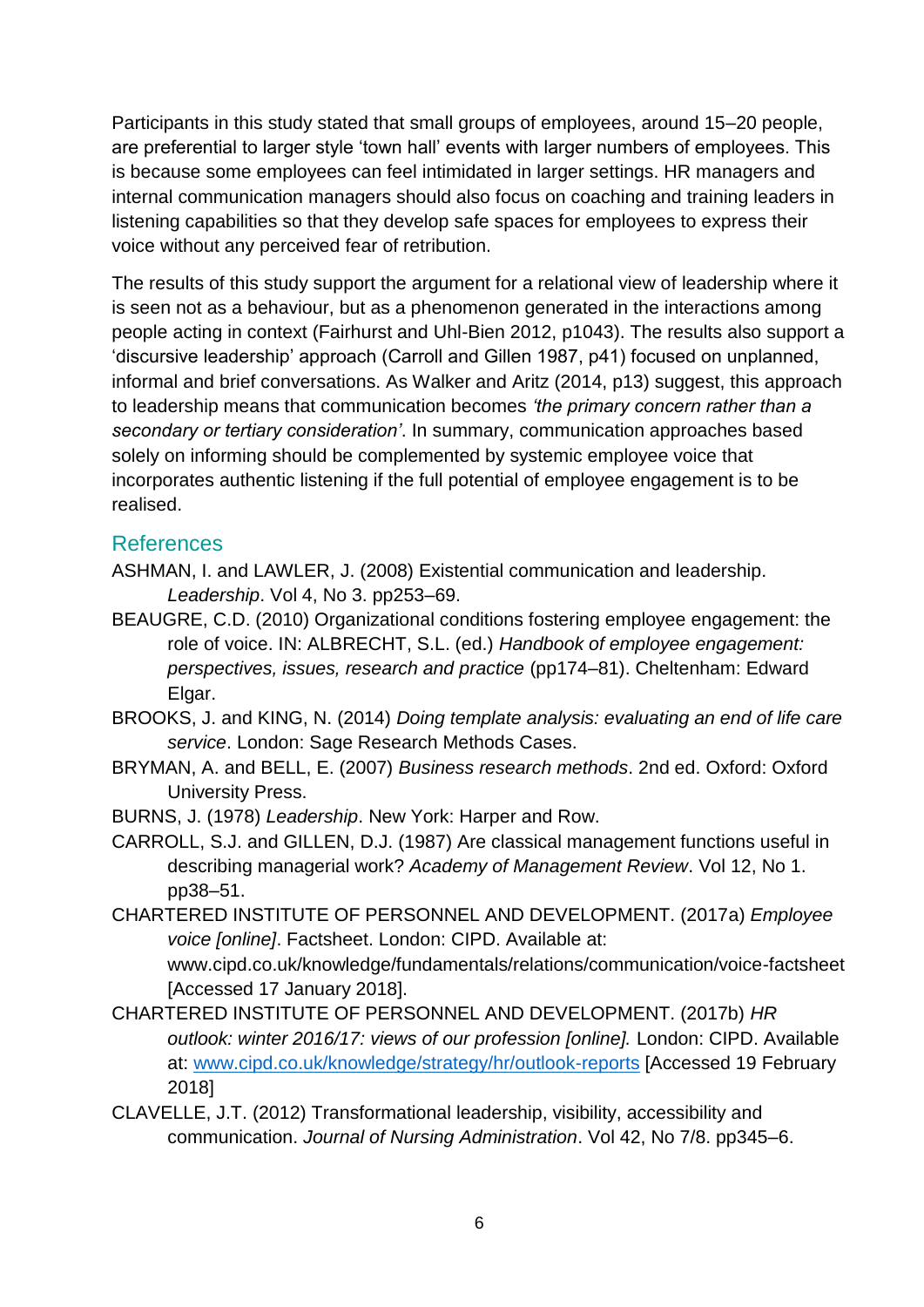DE VRIES, E.R., BAKKER-PIEPER, A. and OOSTENVELD, W. (2009) Leadership=communication? The relations of leaders' communication styles with leadership styles, knowledge sharing and leadership outcomes. *Journal of Business Psychology*. Vol 25, No 13. pp367–80.

ERIKSEN, E.O. (1997) *Kommunikativt ledarskap: om styrning av offentliga institutioner* (Communicative leadership: managing public institutions). Göteborg: Daidalos.

FAIRHURST, G.T. and UHL-BIEN, M. (2012) Organizational discourse analysis (ODA): examining leadership as a relational process. *Leadership Quarterly*. Vol 23, No 6. pp1043–62.

FRANCIS, H.M., RAMNDHONY, A., REDDINGTON, M. and STAINES, H. (2013) Opening spaces for conversational practice: a conduit for effective engagement strategies and productive working arrangements. *International Journal of Human Resource Management*. Vol 24, No 14. pp2713–40.

GUTIÉRREZ-GARCÍA, E., RECALDE, M. and PIÑERA-CAMACHO, A. (2015) Reinventing the wheel? A comparative overview of the concept of dialogue. *Public Relations Review.* Vol 41, No 5. pp744–53.

HIGGINS, J. (2016) *The 6 habits of truly inclusive organisations*. London: Chartered Management Institute. Available at: www.managers.org.uk/insights/news/2016/september/the-6-habits-of-trulyinclusive-organisations [Accessed 1 August 2017].

- ILLES, K. and MATHEWS, M. (2015) *Leadership trust and communication: building trust in companies through effective leadership communication*. London: Westminster Business School, University of Westminster, in collaboration with Top Banana and the Institute of Internal Communication.
- JOHANSSEN, C., MILLER, V.D. and HAMRIN, S. (2014) Conceptualizing communicative leadership. *Corporate Communications: An International Journal*. Vol 19, No 2. pp147–65.

MEN, L.R. (2014) Why leadership matters to internal communication: linking transformational leadership, symmetrical communication, and employee outcomes. *Journal of Public Relations Research.* Vol 26, No 3. pp256–79.

- NEILL, S.M. (2015) Emerging issues in internal communications: generational shifts, internal social media and engagement. *Public Relations Journal*. Vol 9, No 4. pp1– 20.
- NILSSON, T. (2010) The reluctant rhetorician: senior managers as rhetoricians in a strategic change context. *Journal of Organizational Change Management.* Vol 23, No 2. pp137–44.
- PR ACADEMY. (2015) *Trends survey 2015: qualifications for communicators*. 5th ed. Maidstone: PR Academy Ltd.
- REMENYI, D. (2011) *Field methods for academic research: interviews, focus groups and questionnaires.* Reading: Academic Publishing International Ltd.

RUCK, K., WELCH, M. and MENARA, B. (2017) Employee voice: an antecedent to organisational engagement? *Public Relations Review*. Vol 43, No 5. pp904–14.

SCHARMER, O. and KAUFER, K. (2013) *Leading from the emerging future*. San Francisco: Berrett-Koehler Publishers.